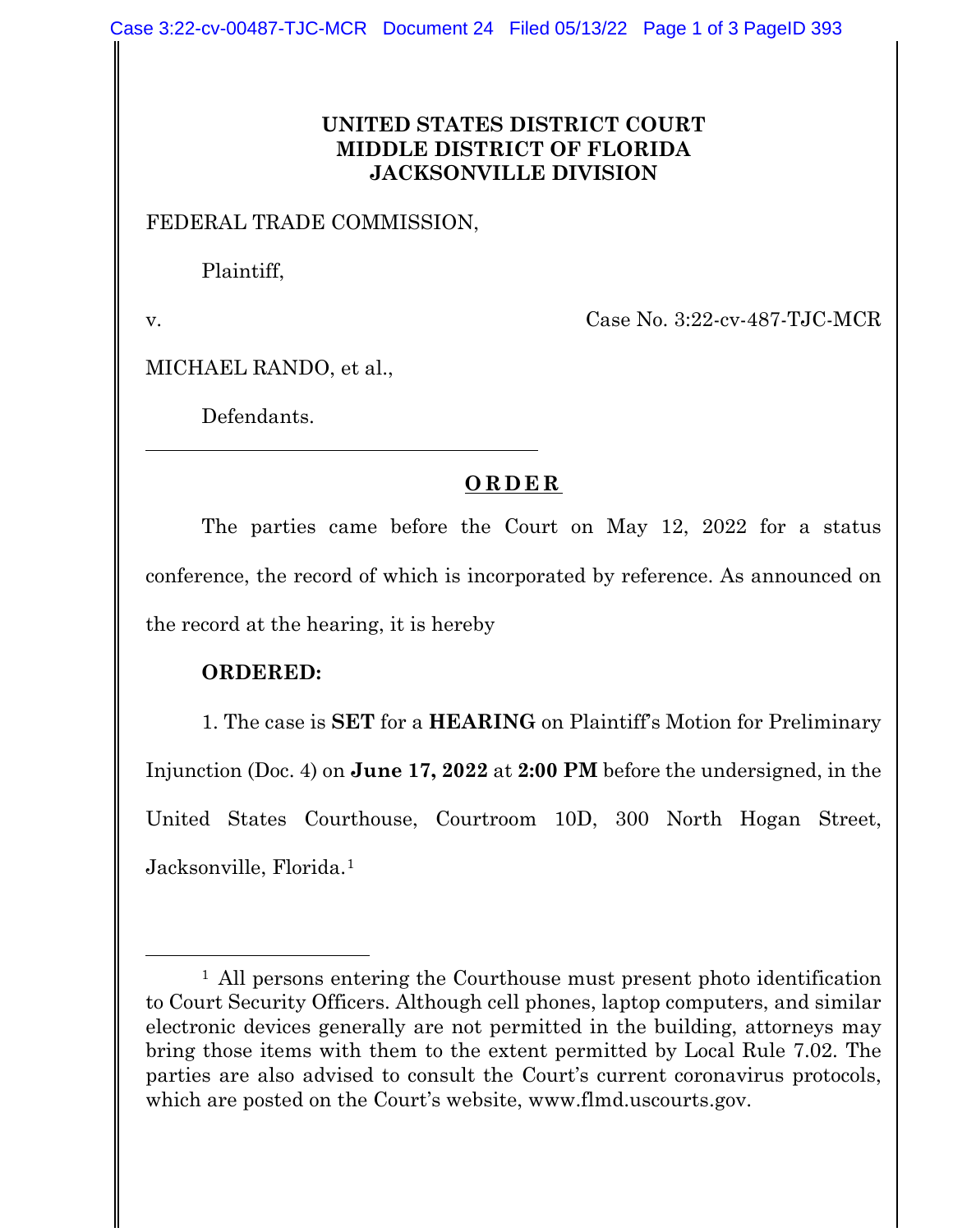2. Plaintiff may file any supplemental materials no later than **May 20, 2022**.

3. Defendants shall respond to the Motion for Preliminary Injunction (Doc. 4) no later than **June 1, 2022**.

4. The Receiver shall file her report no later than **June 13, 2022**.

5. The Temporary Restraining Order with Asset Freeze, Immediate Access to Documents and Premises (Doc. 12) is **EXTENDED** with respect to Defendants Michael Rando, Valerie Rando, Prosperity Training Technology, LLC, Digital Business Scaling LLC, First Coast Matchmakers, Inc., First Coast Matchmakers, LLC, and Financial Consulting Management Group LLC, by consent **until the Court issues an order on the preliminary injunction**. The Temporary Restraining Order with Asset Freeze, Immediate Access to Documents and Premises (Doc. 12) is **EXTENDED** with respect to Elite Customer Services, LLC and Resource Management Investments, LLC until **May 31, 2022** for good cause, as described at the hearing.

6. All other deadlines are stayed pending resolution of the Motion for Preliminary Injunction. (Doc. 4). The Court will set a deadline for Defendants to respond to the Complaint by further order.

7. Defendants' counsel is directed to send a copy of this Order to Defendants Elite Customer Services, LLC and Resource Management Investments, LLC.

2